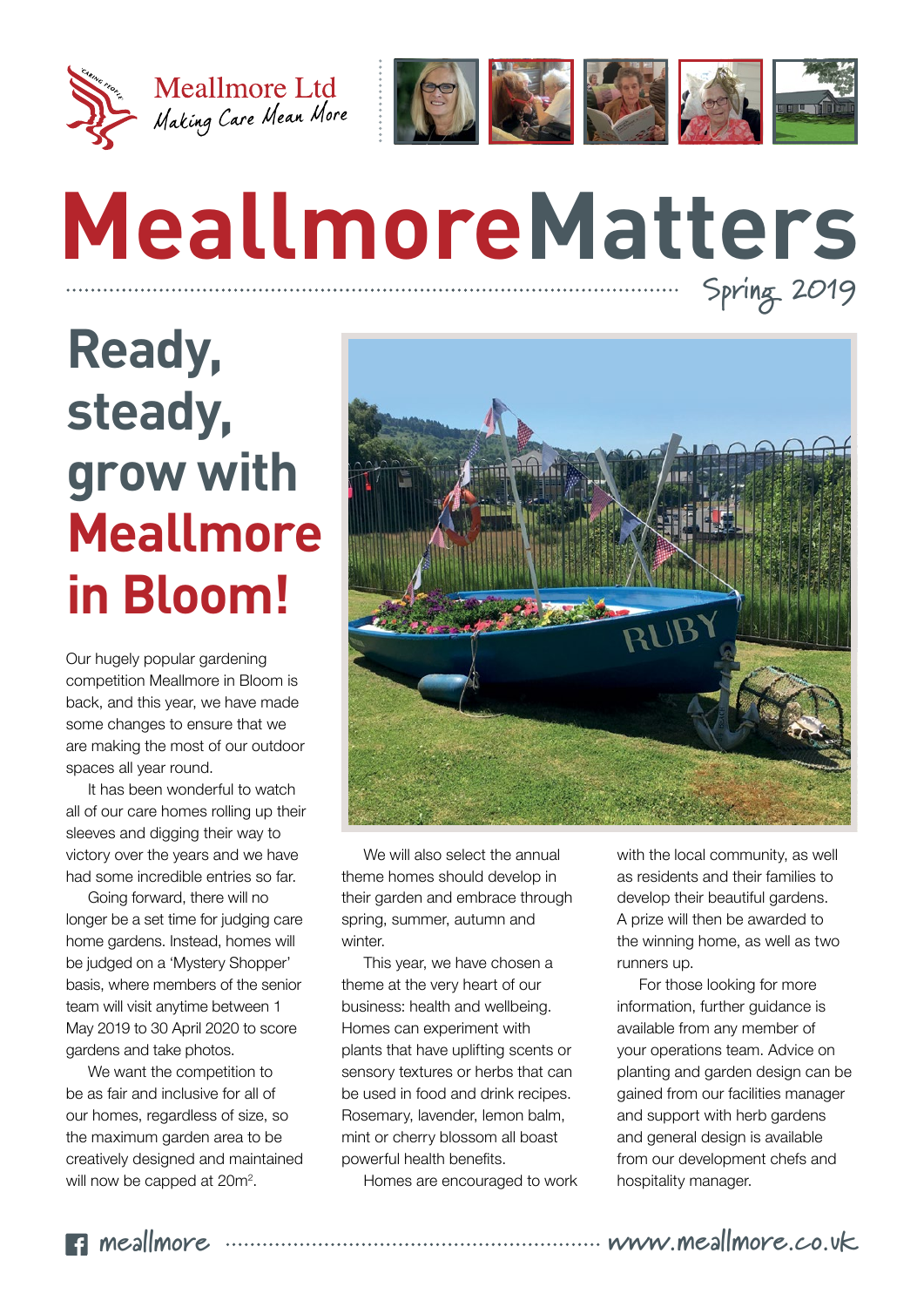### **Staff Member Profile: Ruth Kinnear from Leven Beach**

There's nothing we like more than celebrating the wonderful people who work in our care homes and the commitment and dedication they show to our residents. Leven Beach recently marked its 25<sup>th</sup> anniversary (more on this on page 3) and with it, so too did Ruth Kinnear, the care home's incredible manager. Ruth has been at Leven Beach since day one, and has been instrumental in making it a fantastic place to live and work.

Ruth started her career working for the NHS, before joining Leven Beach as an enrolled nurse. While working, she undertook her diploma and, once completed, became a staff nurse. From there, she progressed to deputy manager and finally to the position of

manager which she holds today.

"There are so many highlights and stories from the past 25 years, I don't even know where to start!" she says. "One of my favourite parts of the job has always been the relationships that we build with residents and their families, and we've had so many unforgettable characters with us over the years who it has been such a pleasure to get to know."

Ruth has seen many changes take place in her time at Leven Beach, from updated uniforms to changes in the different job roles, but one of the biggest developments has been in food and nutrition.

"Meallmore sees good food and nutrition as being hugely important to residents' health and wellbeing and is committed to making sure



**Ruth Kinnear, Leven Beach**

care home meals aren't boring. It's wonderful to see the residents enjoying good quality food that is full of flavour and made using fresh, seasonal ingredients. It makes all the difference to their quality of life."

So how does she feel to have celebrated her 25<sup>th</sup> anniversary? "It's incredible!" she says. "I honestly can't believe it's been 25 years. I'm so proud of everything that Leven Beach has achieved and especially the fantastic reputation that we have built with the local community. Here's to the next 25!"

## **Animal Antics!**

There's no doubt that animal therapy has a hugely positive effect on all our residents and we just love to see their faces light up when all manner of furry friends come to visit!

Shetland pony Edward was the 'mane' attraction at Culduthel recently when he popped in to make some new friends. Care home manager, Denise Scott, commented: "It's not every day you get a pony wandering through the home, so it was lovely for the residents to have an opportunity to enjoy his company. He really lifted everyone's spirits and was completely adorable!"

Meanwhile, residents at Grove care home had a hoot thanks to a special flying visit from Bobs Buddies, who brought along their hand reared owls for a fun and educational afternoon. Airthrey also welcomed some fluffy guests from Bunny & Co and spent the day in the company of rabbits, guinea pigs, ducks, roosters and hens.

Finally, Cooper the dog provided a very paws-itive pet therapy experience for residents at St Olaf. Everyone really looks forward to Cooper's visits, and who can blame them?



**www.meallmore.co.uk meallmore**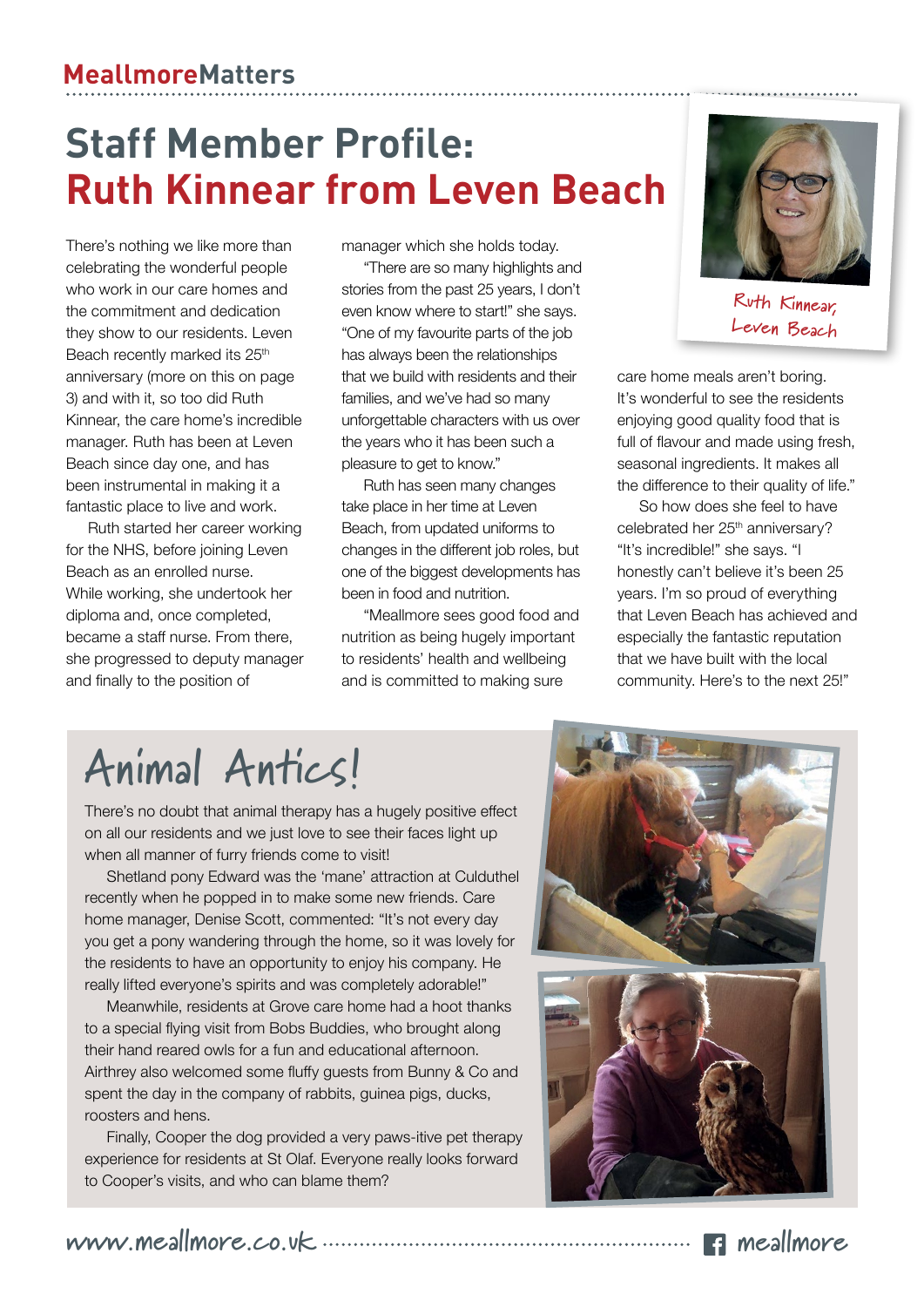#### **Spring 2019**

### **Every Day's a School Day at Antonine House**

Residents at Antonine House have been proving it's never too late to learn a new language by taking up French lessons.

The care home has teamed up with Glasgow-based social enterprise Lingo Flamingo, who visit once a week to provide interactive language classes. Language learning in later years has been shown to have a number of benefits. It is believed that speaking multiple languages can delay the onset of dementia by up to five years. The classes help to improve residents' cognitive ability, communication skills and well-being, as well as build their confidence.

The course material is designed to be accessible and the classes are very interactive, focusing on speech as well as using props



to introduce sensory learning through touch and smell. Through the topics covered, such as food and drink, travel and school, residents are inspired to share their memories and stories. They also enjoy singing French songs together, such as Frère Jacques.

Bobby Dougan, care home manager at Antonine House, said: "We run a number of activities in the care home to encourage residents to interact and have fun and there is no doubt that the French language workshops are one of their favourites.

"We have had 16 lessons so far and it has been wonderful to see residents become more and more engaged as the weeks have gone by. As well as learning the language, they have also found it really interesting to learn about French culture and customs.

"We find even the quietest residents find their voices when we work with numbers or days of the week and they can join in. There's no worry of having 'forgotten the words' because everyone is at the same stage."

Très bien tout le monde!

#### **25 Years of Leven Beach!**

The charming Leven Beach care home has officially celebrated its 25<sup>th</sup> anniversary! Opened in 1994, the care home is a pillar of the local Leven community and a wonderful home from home for residents.

The celebrations were, of course, very fitting, featuring canapés, cake, fancy hats and plenty of fizz! An incredible day and we cannot thank our amazing staff team enough for all their efforts and dedication over the years.

Here's to the next 25 years of being a great place for people to live and work.